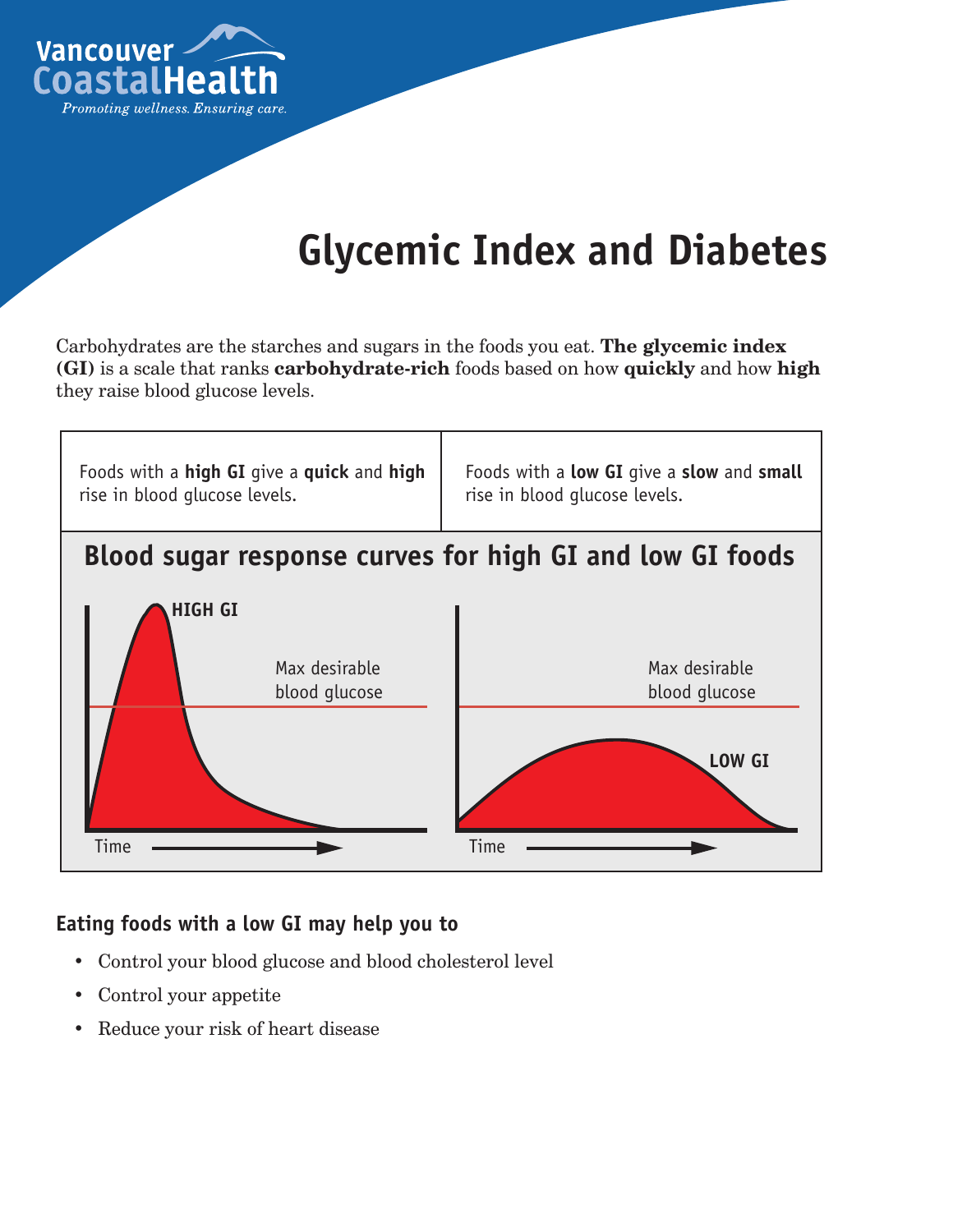| <b>Low GI Foods</b><br>$(55$ or less)                                                                                                                                                                                                                                                                                                                                                                             | <b>Medium GI Foods</b><br>$(56-69)$                                                                                                                                                                                                                                                                                                                                                             | <b>High GI Foods</b><br>$(70$ or more)                                                                                                                                                                                  |
|-------------------------------------------------------------------------------------------------------------------------------------------------------------------------------------------------------------------------------------------------------------------------------------------------------------------------------------------------------------------------------------------------------------------|-------------------------------------------------------------------------------------------------------------------------------------------------------------------------------------------------------------------------------------------------------------------------------------------------------------------------------------------------------------------------------------------------|-------------------------------------------------------------------------------------------------------------------------------------------------------------------------------------------------------------------------|
| Use most often                                                                                                                                                                                                                                                                                                                                                                                                    | Use more often                                                                                                                                                                                                                                                                                                                                                                                  | Use less often                                                                                                                                                                                                          |
| <b>Breads</b><br>100% Stone ground whole<br>wheat (e.g. Country Harvest)<br>Cobs <sup>®</sup> higher fibre white<br>Cobs <sup>®</sup> Capeseed<br>Corn tortilla<br>President Choice (PC) <sup>®</sup><br>Blue Menu <sup>™</sup> multigrain<br>English muffin<br>Pumpernickel (rye kernel)<br>Sprouted grain (e.g. Silver<br>Hills <sup>™</sup> , Healthy Way <sup>™</sup> ,<br>Stonemill Bakehouse <sup>™</sup> ) | <b>Breads</b><br>Cobs <sup>®</sup> Country Grain<br>Chapatti or Roti<br>$\bullet$<br>Rye<br>$\bullet$<br>Sourdough rye<br>$\bullet$<br>Whole wheat tortilla<br>Whole wheat pita<br>Whole wheat*                                                                                                                                                                                                 | <b>Breads</b><br>Kaiser roll<br>$\bullet$<br>Mantou (Chinese<br>steamed buns)<br>White bread<br>White bagel                                                                                                             |
| <b>Cereals</b><br>All-Bran Original™<br>All-Bran Buds with psyllium <sup>TM</sup><br>Alpen <sup>™</sup> whole grain museli<br>Oat bran<br>Oats, steel cut<br>Oats, large flake<br>PC <sup>®</sup> Blue Menu <sup>™</sup> steel cut<br>oats (quick cooking)<br>$\text{Red River}^{m}$                                                                                                                              | <b>Cereals</b><br>Cream of wheat*<br>Grapenuts <sup>™</sup> *<br>Kellogg's Raisin Bran™<br>$\bullet$<br>Kellogg's Special $K^{\scriptscriptstyle TM}*$<br>Oats, quick cooking*<br>$\bullet$<br>PC <sup>®</sup> Blue Menu™ Bran<br>Flakes<br>$PC^{\circledast}$ Blue Menu <sup><i>m</i></sup> Fibre<br>First Multi-Bran<br>Shredded Wheat <sup>™</sup><br>$\bullet$<br>Weetabix $\mathbb{R}^N$ * | <b>Cereals</b><br>$\text{Cheerios}^{m}$<br>Corn flakes<br>Corn $Chex^m$<br>Grapenut <sup>™</sup> flakes<br>Instant oats<br>Instant cream of wheat<br>$\bullet$<br>Rice Krispies <sup><math>m</math></sup><br>Rice Chex™ |
| <b>Rice</b><br>Parboiled rice<br>Uncle Ben's converted rice™                                                                                                                                                                                                                                                                                                                                                      | <b>Rice</b><br>Basmati rice, white or<br>brown<br>Brown rice<br>$\bullet$<br>Wild rice                                                                                                                                                                                                                                                                                                          | <b>Rice</b><br>Instant rice<br>Glutinous rice<br>Jasmine rice<br>Short grain rice (e.g.<br>sushi rice, Aborio rice)<br>Sticky rice                                                                                      |

# **Grains / Starchy Foods**

\* These medium GI foods are at the high end of the range (more than 65).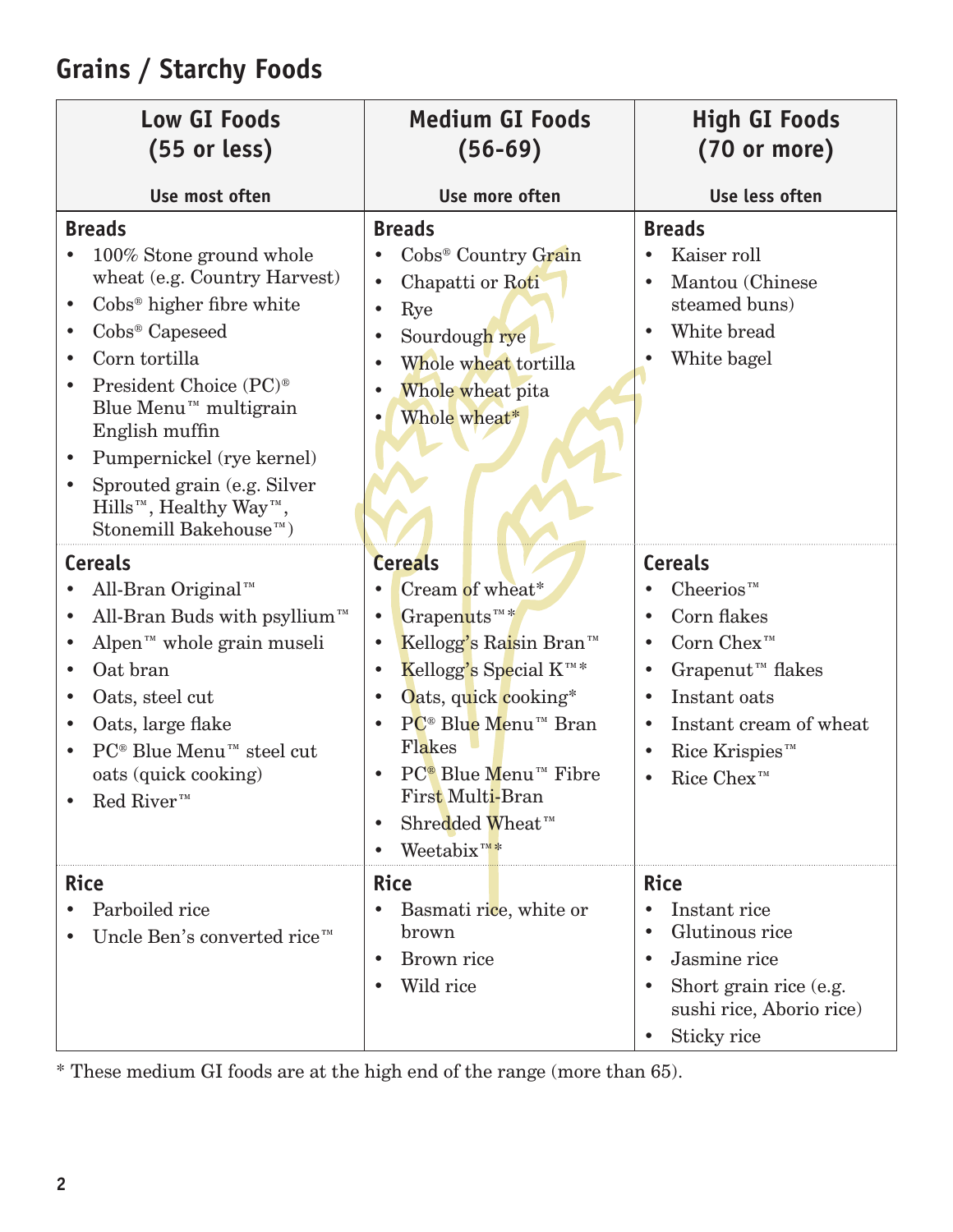| <b>Low GI Foods</b>                                                                                                                                                                                                                                                            | <b>Medium GI Foods</b>                                                                                                                                                                                                                                                                                                                                                                                                                                                                              | <b>High GI Foods</b>                                                                                                                                                            |
|--------------------------------------------------------------------------------------------------------------------------------------------------------------------------------------------------------------------------------------------------------------------------------|-----------------------------------------------------------------------------------------------------------------------------------------------------------------------------------------------------------------------------------------------------------------------------------------------------------------------------------------------------------------------------------------------------------------------------------------------------------------------------------------------------|---------------------------------------------------------------------------------------------------------------------------------------------------------------------------------|
| Use most often                                                                                                                                                                                                                                                                 | Use more often                                                                                                                                                                                                                                                                                                                                                                                                                                                                                      | Use less often                                                                                                                                                                  |
| <b>Pasta and Noodles</b><br>Bean thread noodles<br>Pasta (cooked al dente)<br>$\bullet$<br>Mung bean noodles                                                                                                                                                                   | <b>Pasta and Noodles</b><br>Buckwheat noodles (Soba)<br>Rice noodle<br>٠<br>Rice vermicelli<br>٠<br>Udon                                                                                                                                                                                                                                                                                                                                                                                            | <b>Pasta and Noodles</b><br><b>Chinese Northern</b><br>$\bullet$<br>white noodles<br>Plain steamed glutinous<br>$\bullet$<br>rice roll                                          |
| <b>Other Grains</b><br>Appam or Idiappam (string)<br>hoppers)<br><b>Barley</b><br>$\bullet$<br>Buckwheat/Kasha<br>$\bullet$<br>Bulgar (cracked wheat)<br>Quinoa<br>٠<br>Wheat kernels                                                                                          | <b>Other Grains</b><br>Cornmeal*<br>Couscous<br>$\bullet$<br>Taco shells*                                                                                                                                                                                                                                                                                                                                                                                                                           | <b>Other Grains</b><br>Millet                                                                                                                                                   |
| <b>Starchy vegetables</b><br>Cassava<br>Plantain, green<br>$\bullet$<br>Sweet potato<br>Taro<br>Yams                                                                                                                                                                           | <b>Starchy vegetables</b><br>Breadfruit, raw<br>$\bullet$<br>Potato, new or white<br>$\bullet$<br>Plantain, ripe<br>$\bullet$<br>Sweet corn<br>$\bullet$                                                                                                                                                                                                                                                                                                                                            | <b>Starchy vegetables</b><br>Baking potato<br>$\bullet$<br>(Russet, Idaho)<br>Mashed potato<br>$\bullet$<br>Instant mashed potatoes<br>٠<br>French fries<br>$\bullet$           |
| <b>Others</b><br>Chickpeas (garbanzo beans)<br>Chana dal<br>Kidney beans<br>Lentils<br>$\bullet$<br>Soy beans (Edamame)<br>$\bullet$<br>Split peas<br>$\bullet$<br><b>Baked</b> beans<br>$\bullet$<br>Dhokla (steamed cake made<br>$\bullet$<br>with wheat and chickpea flour) | <b>Others</b><br>Black bean soup<br>Green pea soup<br>Arrowroot biscuits<br>Digestive biscuits<br>$\bullet$<br>Oatmeal cookies<br>$\bullet$<br>Social tea biscuits<br>$\bullet$<br>Walker's Highland<br>$\bullet$<br>$oatches^m$<br>Breton <sup>™</sup> wheat crackers*<br>$\bullet$<br>$PC^{\circledR}$ Blue Menu <sup>™</sup> snack<br>$\bullet$<br>crackers (variety)<br>Ryvita <sup>™</sup><br>$\bullet$<br>Crispbread<br>$\bullet$<br>Stoned wheat thins*<br>$\bullet$<br>Popcorn<br>$\bullet$ | <b>Others</b><br>Graham wafers<br>Melba toast<br>Pretzels<br>Rice cakes<br>$\bullet$<br>Rice crackers<br>$\bullet$<br>Soda crackers<br>$\bullet$<br>Vanilla wafers<br>$\bullet$ |

GI values are expressed as a percentage of the value of glucose. GI of glucose  $= 100$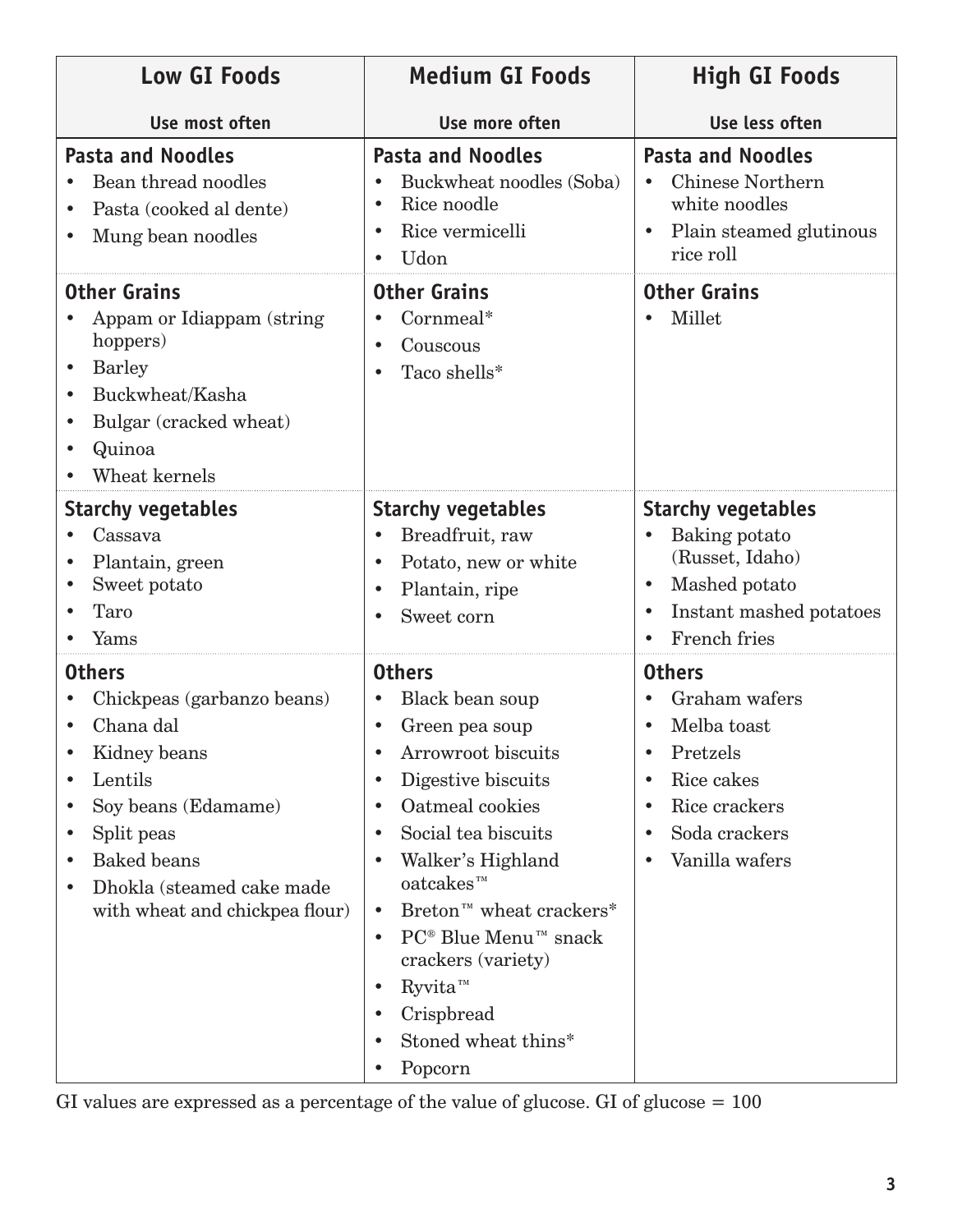# **A Few Helpful Tips:**

#### **Limit use of processed foods. More processed grain products usually have higher GIs.**

- Eat breads with larger pieces of grain rather than bread made mostly with refined flour.
- Use steel cut oats or large flake oats rather than quick or instant oats.
- Include barley, bulgur (cracked wheat), buckwheat, quinoa and legumes (dried peas and beans) more often.
- Use whole fruit and vegetables rather than juices.

#### **Avoid over-cooking.**

Usually the more a starch is cooked, the more easily it breaks down into glucose, raising blood glucose more quickly.

Example: pasta cooked al dent (firm) has a lower GI than soft cooked pasta.

#### **Monitor the amount of carbohydrates eaten at each meal and snack.**

- Eating large amounts of low GI foods can still make blood glucose levels too high.
- Checking your blood glucose before and after meals allows you to see if you are eating the right amount or type of carbohydrate. Aim to keep your blood glucose between 5 and 10 two hours after meals.

#### **Introduce low GI foods gradually.**

• Since many low GI foods are high in fibre, introduce them gradually and drink plenty of fluids to avoid discomfort and gas.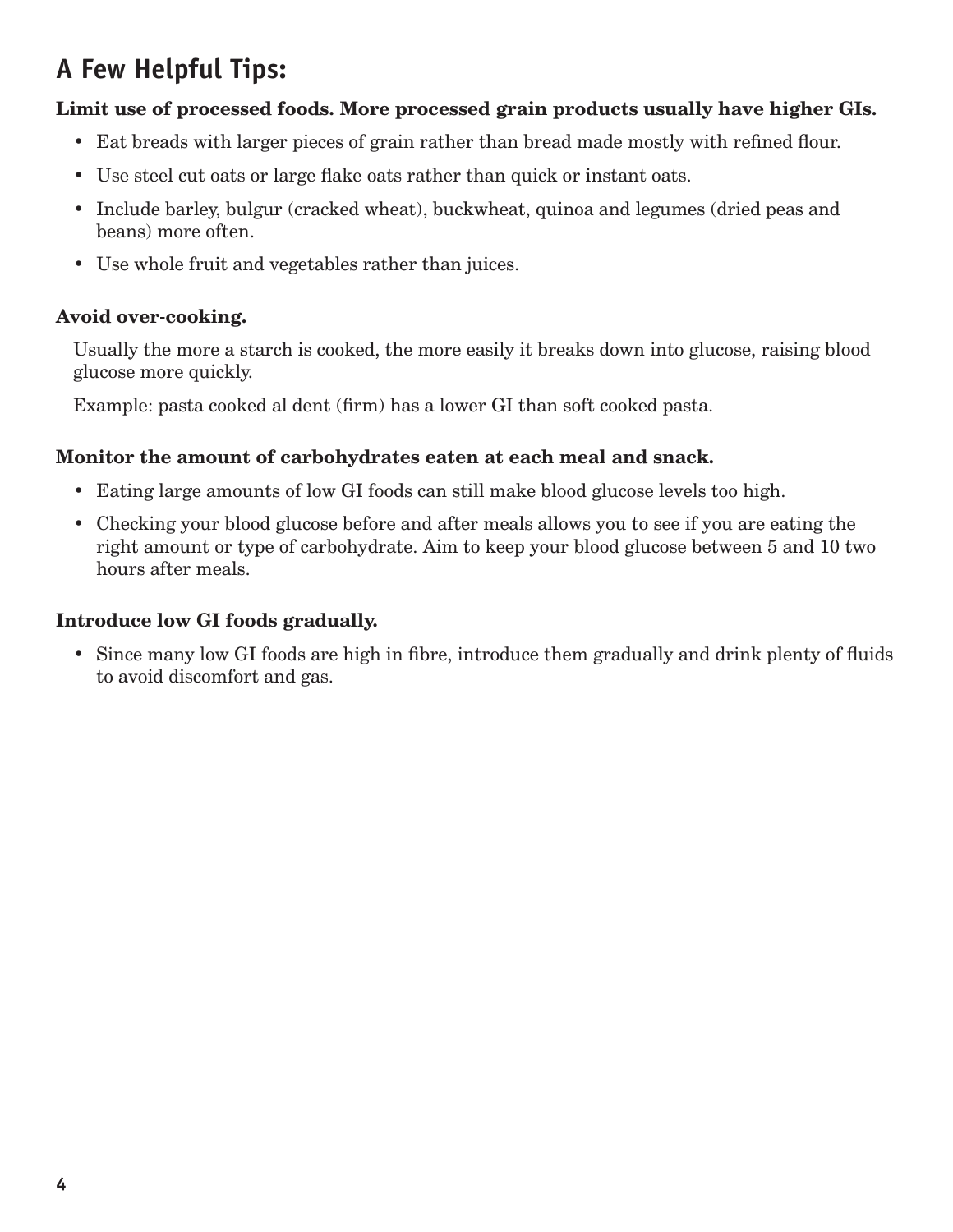# **Lower GI Menu Ideas**

### **Healthy Start**

Use a low GI bread or cereal. Add some low fat milk or yogurt and fruit to kick start the day.

- Large flake oats with low fat milk and raisins
- Museli with yogurt and fresh berries
- All Bran cereal with low fat milk and sliced banana
- Sprouted grain toasts with peanut butter and a fresh apple
- French toast with fresh berries and yogurt
- Poached egg on multigrain toast with a fresh orange
- Homemade oat bran muffin, low fat cheese and fresh fruit

### **Lunch Break**

Soups and sandwiches offer quick lunch solutions all year round. Add a green salad or raw vegetables.

• Try one of the following soups with whole grain bread or roll:

Minestrone, split pea, lentil, barley with vegetable and beef

- Sandwich made with sprouted grain bread. Fill with tuna, salmon, lean meat or chicken; add lettuce, sprouts, tomatoes and/or cucumber.
- Pasta salad with vegetables, tossed in a low fat dressing. Mix in shrimp or chicken.
- Fresh fruit salad with yogurt or cottage cheese (no salt added) and stoned wheat thins
- Small whole grain bagel topped with light cream cheese and canned salmon
- • Baked beans on multigrain toast and salad
- Burrito made with whole wheat tortilla, black bean, low fat cheese, low fat sour cream, diced cucumber and tomato

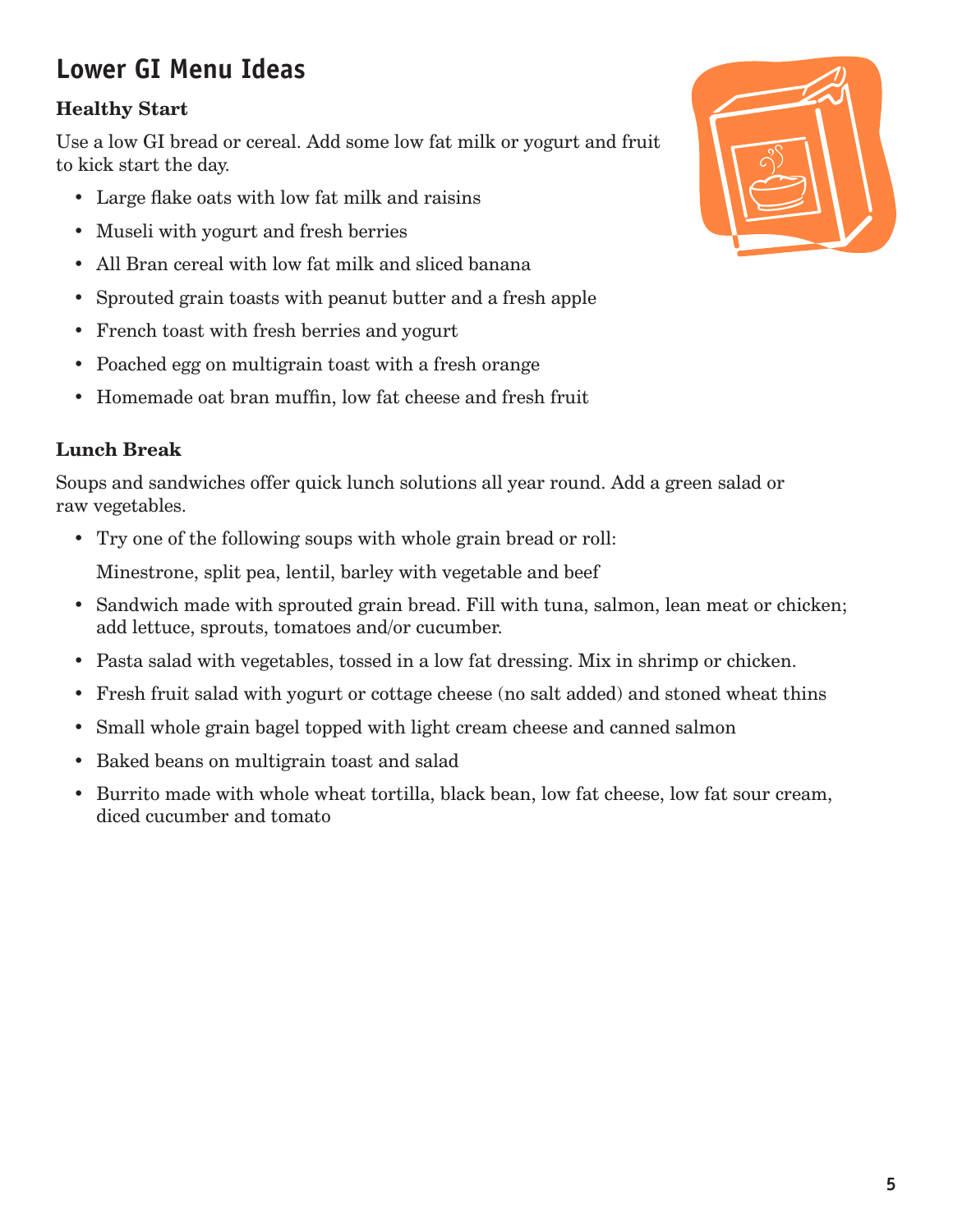#### **Savory Suppers**

Base your meal on a low GI starch. Add plenty of vegetables and keep protein portions moderate.

- • Grilled fish with Basmati rice and vegetables
- Stir-fry chicken, shrimp or tofu, Chinese vegetables and noodles
- Meatloaf made with rolled oats and grated vegetables (carrots and zucchini). Serve with new potatoes.
- • Vegetable lasagna made with low fat cheese
- Chili made with kidney beans and lean ground meat. Serve with green salad.
- Lean meat, chicken or fish kabobs with corn on the cob and grilled vegetables
- Roast meat or chicken with baked sweet potato and steamed vegetables

#### **Super Snacks**

To keep your energy level up between meals, try the following nutritious snacks.

- Low fat milk and low GI cereal
- Low fat yogurt and fresh fruit
- • Low fat milk and oatmeal cookies
- • Muffin made with oats or oat bran and fruit
- • Grainy bread and peanut butter
- Stoned wheat thins or Ryvita™ with low fat cheese
- Low fat popcorn
- • Whole wheat pita and hummus

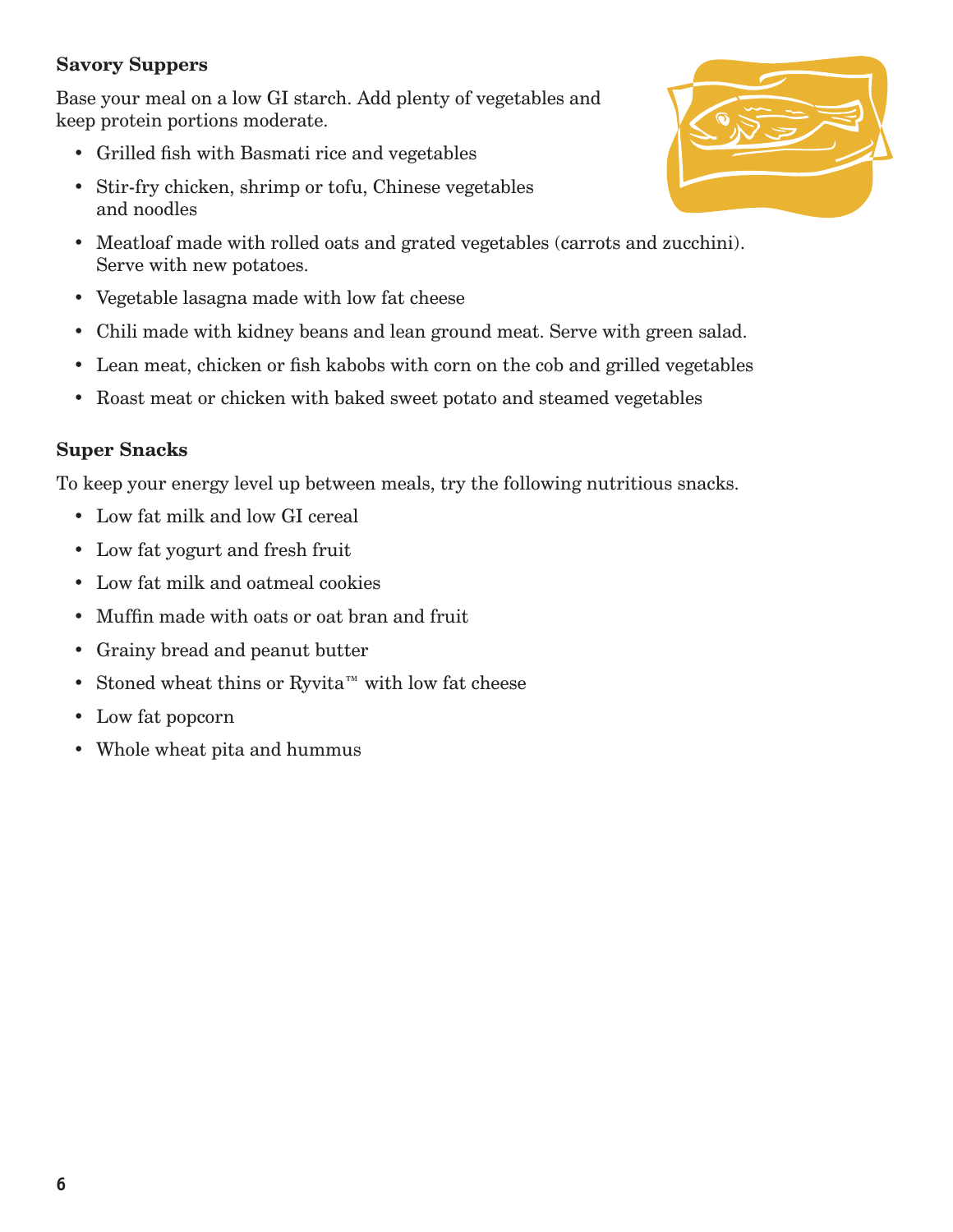### **Resources**

• The Low GI Handbook: The New Glucose Revolution Guide to the Long-Term Benefits of Low GI Eating. By Jennie Brand-Miller, Kaye Foster-Powell, Thomas M.S. Wolever. Da Capo Press, July 2013



- The Low GI shopper's Guide to GI Values 2014: The Authoritative Source of Glycemic Index Values for more than 1200 Foods. By Jennie Brand-Miller, Fiona Atkinson, Kaye Foster-Powell. Da Capo Press, December 2013 (2015 version will be released on December 30, 2014)
- The New Glucose Revolution Low GI Vegetarian Cookbook: 80 Delicious Vegetarian and Vegan Recipes Made Easy with the Glycemic Index. By Jennie Brand-Miller, Kate Marsh and Kaye Foster-Powell. Da Capo Press, September 2006.
- The official website for the glycemic index and international GI database, University of Sidney, Australia: www.glycemicindex.com
- • Canadian Diabetes Association: www.diabetes.ca